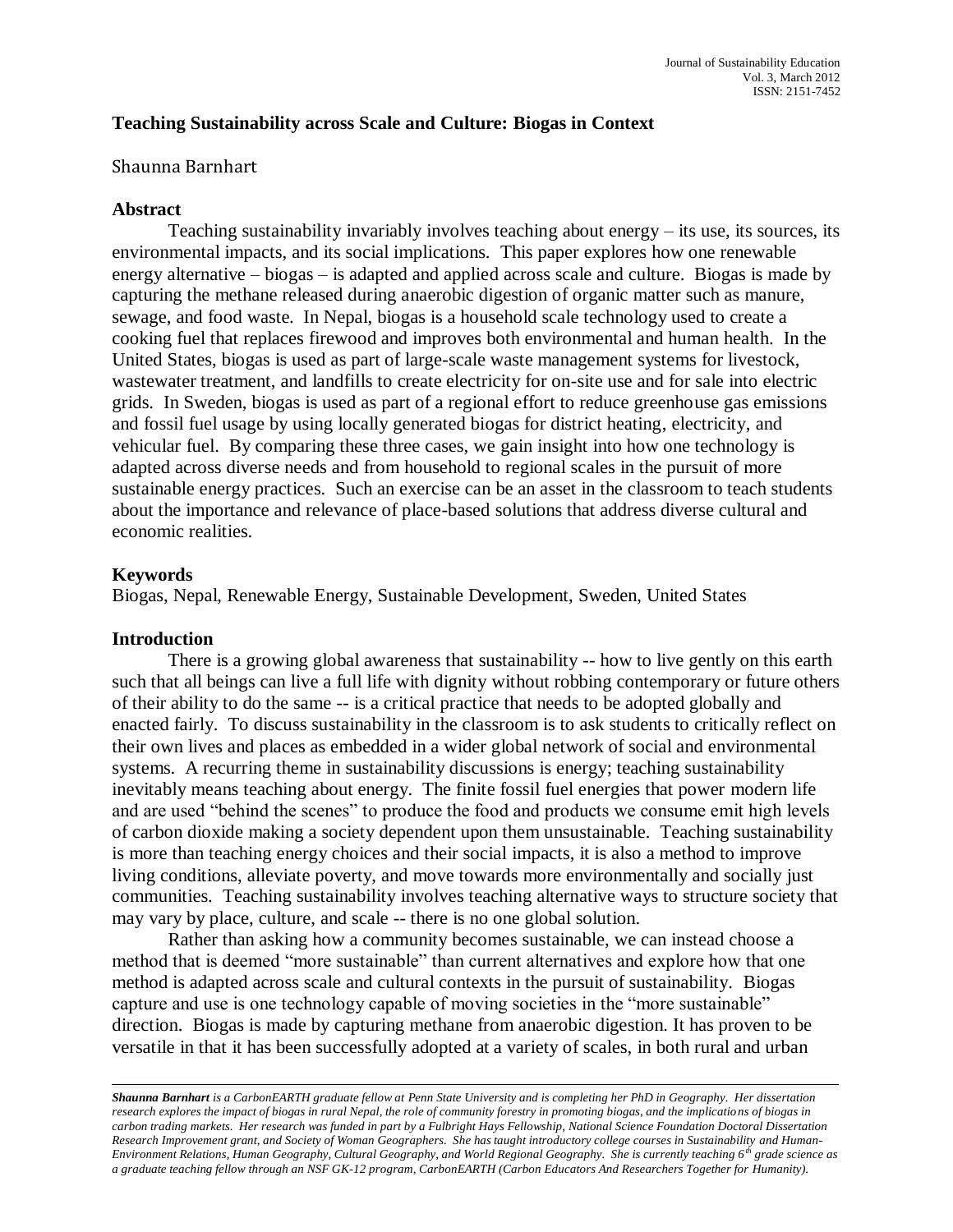areas, and in a variety of cultural contexts in both the Global North and Global South. In my own extensive qualitative fieldwork in Nepal, I have researched the use of biogas as well as its promotion and the public perceptions surrounding biogas and sustainable development. When I incorporate discussion of sustainable development and renewable energy in the college classroom using biogas in Nepal as my example, students often inquire about the use and status of biogas in the United States. Based on such student inquiries, I shifted from teaching "this is how one place is working towards sustainability" and instead focus on "this is how one sustainable alternative technology is used and adapted in different places from Global North (developed countries) to Global South (developing countries)." In this article, I examine how biogas has been implemented as a renewable energy alternative in three separate contexts: Nepal, the United States, and Sweden. Following some summary remarks and commentary, the article concludes with a discussion of what we can learn from such comparisons and how such concepts can be incorporated into college classroom learning.

### **Biogas Basics**

Biogas is the result of gases released during the decomposition of organic matter by methanogenic bacteria. Biogas is comprised of multiple gases, the most dominant of which is methane (CH<sub>4</sub>) followed by a smaller concentration of carbon dioxide (CO<sub>2</sub>). It may also contain traces of hydrogen  $(H_2)$ , nitrogen  $(N_2)$ , water vapor  $(H_2O)$ , and hydrogen sulfide  $(H_2S)$ . Biogas turns what would be waste -- such as sewage, manure, or food scraps -- into a clean renewable energy. The gas burns cleanly, is smokeless, and is non-toxic.

The premise behind biogas is a simple one – organic matter decomposes. The decomposition resulting from anaerobic digestion releases methane. Methane is a potent greenhouse gas and is estimated to be 21 to 23 times more damaging than the same volume of carbon dioxide (Sharma et al 2010; Themelis and Ulloa 2007). When methane  $(CH_4)$  is burned, the carbon and hydrogen atoms combine with oxygen to create carbon dioxide  $(CO<sub>2</sub>)$  and water vapor  $(H<sub>2</sub>O)$  as the by-product. Technology systems, ranging from the very simple and affordable to the very complex and expensive, can capture methane from decomposing material and convert it into a usable energy. This process can replace a range of other emissionproducing energy sources from firewood to coal to fossil fuels. While burning methane still releases greenhouse gases,  $CO<sub>2</sub>$  is less potent than the methane and it also avoids the release of  $CO<sub>2</sub>$  currently sequestered in other sources. Thus, the emission reduction results from the combination of two factors: (1) The methane that would have been emitted regardless through natural processes of decomposition is now harnessed for energy, and (2) The emissions from the energy source replaced by biogas are eliminated, or at least reduced.

The technology to harness the energy potential released by anaerobic digestion varies in scale, complexity, and feeder materials. Regardless of design, a biogas plant has three primary components: an *inlet* to get organic matter into the *digestion chamber* where anaerobic digestion and gas capture occurs and an *outlet* to remove the digested organic matter (Karki et al 2009; see Figure 1 for typical Nepali design). The gas use devices and equipment vary based on the intended end-use of the generated biogas. A biogas plant can be constructed at home with some ingenuity at minimal cost and can use methane from human sewage, animal excrement, food waste, or a combination thereof to provide cooking fuel or lighting (see Figure 2). A biogas plant can also be constructed at considerable expense costing millions of dollars (see the United States Environmental Protection Agency's website for anaerobic digesters at <http://www.epa.gov/agstar/anaerobic/ad101/anaerobic-digesters.html> for diagrams and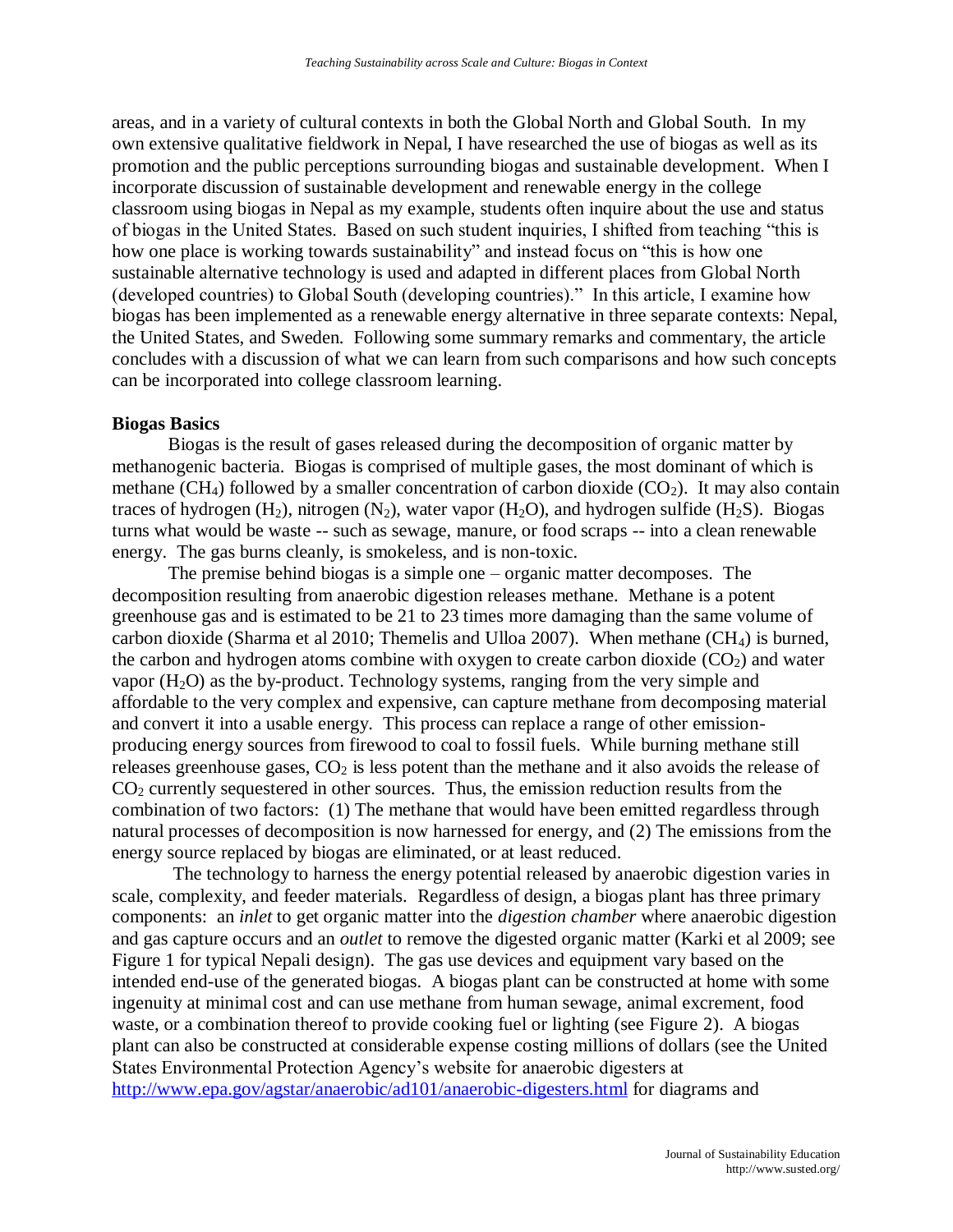photographs of typical biogas facilities in the United States). Plants can serve as waste management facilities for concentrated animal feeding operations with thousands of animals. The biogas from such a plant can be used to generate electricity for on-farm use or for sale into the power grid, for heating, or for conversion into vehicle fuel. Alternatively, it can simply be flared to burn off the methane. Plants of many sizes and designs exist. For example, in Nepal an undergrad fixed-dome construction is common with a manual mixer, a ball valve above the underground dome to control gas flow, and an area to collect effluent (see Figure 1 for example). After anaerobic digestion is complete, a solid waste by-product remains that can be used for fertilizer; this is also depicted in the promotional poster in Figure 1. Thus, anaerobic digestion provides an additional use-value before manure fertilizer reaches the field by capturing and using the methane produced through its decomposition as a renewable energy source (see AgSTAR's basic anaerobic digester system flow diagram at

[http://www.epa.gov/agstar/documents/digester\\_flow\\_diagram.pdf\)](http://www.epa.gov/agstar/documents/digester_flow_diagram.pdf).



*Figure 1* Figure 2

*Figure 1: Promotional poster "Correct Use of Slurry from Biogas Plant Increases Production" which shows a typical biogas digester in rural Nepal and the benefits of the fertilizer slurry effluent. Source: BSP-Nepal.*

*Figure 2: Homemade biogas digester on a rooftop in Kathmandu. Cow manure was used as the initial feeder material to begin the anaerobic digestion after which only food scraps have been added. The biogas is used to operate a kitchen burner. Photograph by author.* 

# **Biogas in Nepal**

In Nepal, biogas is largely a household scale technology designed to replace firewood as a cooking fuel. Users collect cow manure from a few cattle, mix it with water in a hand-churned mixer, and then pull a plug to release the mixture into an underground tank where anaerobic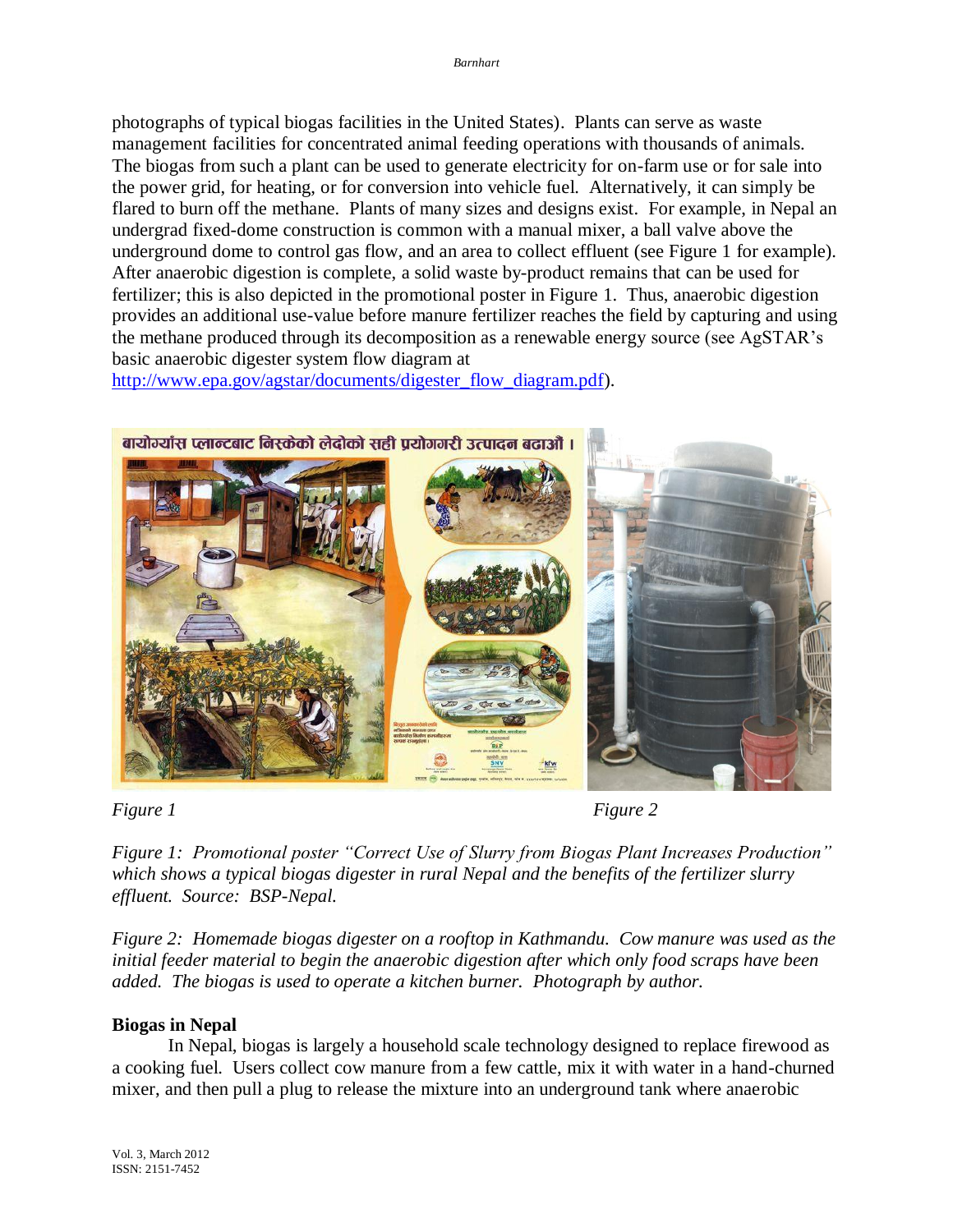digestion occurs. When it is time to cook, the biogas user turns a ball valve on top of the underground digester that allows the gas to flow to a burner in the kitchen, which is then lit with a match (see Figure 3). The pressure from the gas in the underground tank pushes the solid, digested waste out into a side holding tank where it can then be composted and later used as a fertilizer (see Figure 1). Over 225,000 households in Nepal use biogas, the majority using biogas in place of firewood, thus contributing to woodland conservation while reducing indoor air pollution from smoke and reducing the drudgery work of collecting and hauling firewood by hand over steep Himalayan terrain.



*Figure 3: The two images above represent the change from cooking on a traditional fireplace indoors to cooking with biogas. Biogas does not entirely replace firewood needs; it reduces the need for firewood. The image of milk boiling on firewood is in a home that also has biogas. Photographs by author.*

Biogas as a government program in Nepal dates to the mid-1970s. The program was, in part, a reaction to the oil price shocks of that decade. This program was an attractive option in the 1970s to reduce reliance on expensive oil-based imports for energy and fertilizer (Silwal 1999). The biogas digester design during that time involved a floating steel drum that raised and lowered based on the gas content. As the gas pressure rose in the underground anaerobic digestion tank, a steel drum suspended on top and visible above ground "floated" up and down with the change in gas volume in the digester. This meant that the construction of a biogas plant was restricted to areas where the large steel drum caps could be easily transported. This made the technology largely inaccessible to remote Himalayan communities accessible only by narrow mountain trails. Thus, most plants were built in the Tarai flatlands at the base of the Himalayas and were restricted to large landowners who had the capital to invest in a new technology (NBPG 2007; van Nes and Lam 1997). By the late 1980s, an underground fixed dome design was developed using brick, stone, sand, cement, and a few metal pipes and plastic tubing. The design is more affordable (around \$300) and can be built in rural and remote areas as many materials can be locally sourced. This design is still favored today. In the 1990s biogas construction surged in part due to the introduction of monetary and technical support from the Netherlands Development Organisation (SNV). In 1992, SNV formed the Biogas Sector Partnership (BSP - formerly Biogas Support Program) in Nepal whose function is to develop, promote, and monitor household biogas construction.

With subsidies available from the government, funded in part by support from the Dutch and German governments, and increasing availability of micro-credit loans, biogas is a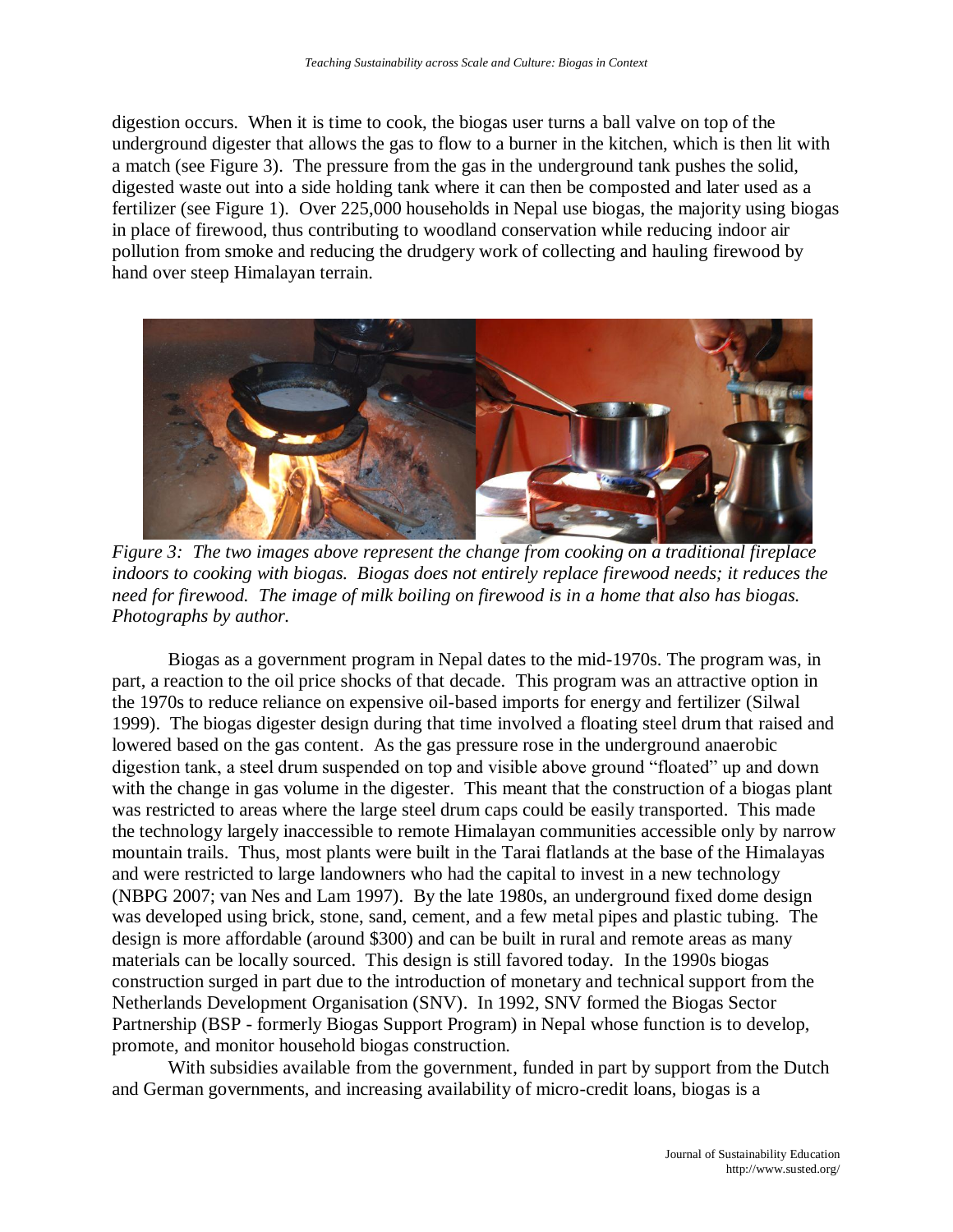technology available to small farmers and is no longer a luxury reserved for large landowners. A household plant in Nepal may range from 2 to 8  $m^3$  (although larger models are possible), with the average being  $6 \text{ m}^3$ . Such a plant accommodates manure from one to a dozen cattle in addition to the waste from an attached family toilet. An estimated two-thirds of biogas plants in Nepal have an attached family toilet (BSP 2009). Due to Hindu beliefs of ritual purity, many are reluctant to add human feces to their biogas mixture as food cooked with methane generated from human waste can be viewed as polluted and unfit for both human consumption and use in religious offerings. However, this attitude is changing. In my own research, families who had enough land to accommodate two separate underground holding tanks -- one for biogas and one for a toilet -- cited religious beliefs and concerns of pollution if a toilet were attached to the biogas plant. However, there is also a generational difference in decisions to join a toilet to a biogas plant. Some extended families with elderly relatives explained that they did not attach a toilet out of respect for the beliefs of the elderly in the household; but once those elderly pass away, they will consider attaching a toilet as they want to increase biogas production. Families who lacked adequate land and finances to install two separate underground tanks were more likely to opt for a joint toilet-biogas system and explain such ideas of impure biogas from sewage as outdated.



Installing biogas does not replace all firewood needs, though it reduces firewood dependence. After installing biogas, a family may need firewood for multiple reasons. Boiling milk takes a long time and people do not want to waste their limited biogas. People also commonly cited taste preference as a reason why milk is boiled over firewood and not biogas (see Figure 3). During winter months, gas production may drop, and firewood is needed to close the cooking energy gap. Farmers cook a soupy mixture known as *khole* or *khundo* composed of water, greens, left over food, and supplements for their cattle daily. It is often cooked over firewood in a large vat in or near the barn (see Figure 4). Some snacks, such as roasted corn on the cob and popcorn, are cooked with firewood – both for flavor and to conserve biogas for cooking meals. However, by replacing the firewood for primary cooking needs, biogas contributes significantly to forest conservation, reduces drudgery workloads, and helps improve health by reducing indoor air pollution (see BSP 2009; Karki et al 2009 for more details on these benefits).

*Figure 4: Khole, also called khundo, – a soupy mixture of nutrients for cattle – is cooked daily requiring firewood. Photograph by author.*

Vol. 3, March 2012 ISSN: 2151-7452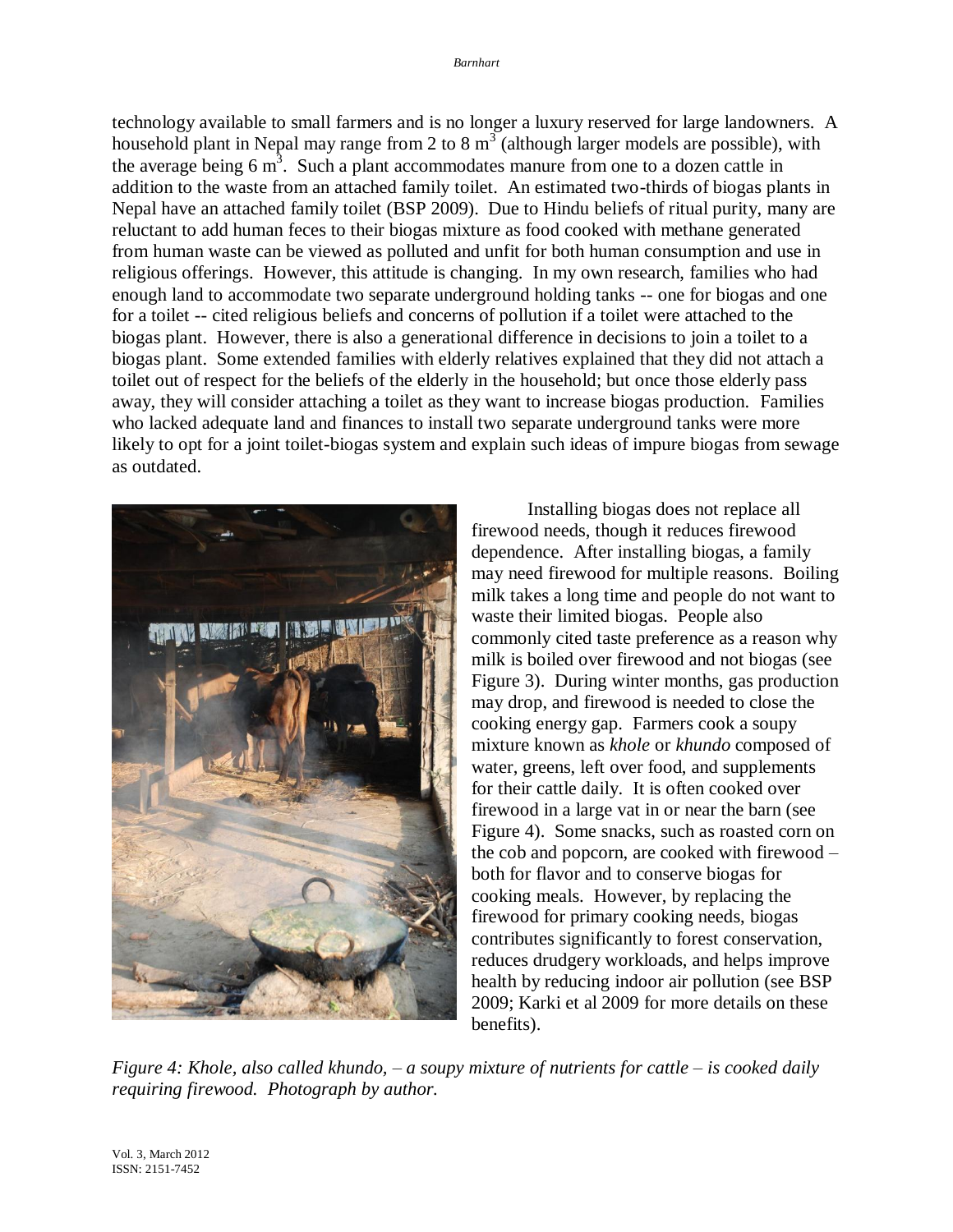Nepal is also home to community and institutional biogas plants. In the 1980s, communal plants were built for generating farm machinery fuel or for rural electrification, but most of these plants only operated a few years before falling into disuse, due in part to communal management issues. Communal plants are being built and used again with more success. Institutional plants have also proven successful. Institutional plants are typically operated by boarding schools or monasteries where human sewage from hundreds of pupils or monks is used to generate biogas that is then used as a cooking fuel in the institution's kitchen (NBPG 2007).

While biogas has clear benefits for households and local environments, it is also tied to international efforts to reduce carbon dioxide emissions. Biogas is a clean development mechanism (CDM) and is eligible for carbon credits. These market mechanisms are made possible through the Kyoto Protocol, which entered into force in 2005. The Kyoto Protocol is a greenhouse gas (GHG) reduction treaty that sets targets for emissions reductions and creates market mechanisms for countries to achieve those targets. In addition to using national measures to reduce emissions, countries can participate in the global market-based mechanisms of emissions trading, clean development mechanism, and joint implementation. These three mechanisms jointly create what is now commonly referred to as "the carbon market." The basic concept is that an industrialized country with set emission reduction targets can sponsor a CDM project in a developing country to reduce emissions in the receiving country. The receiving country can then apply for certified emission reduction (CER) credits that represent the emission reductions realized through the CDM. If CER credits are obtained, they can then trade the "emission reductions" in the international emission trading market. Industrialized countries with emission reduction targets can then buy those credits to "offset" their own emissions.

Biogas is an approved (CDM) in Nepal pursuant to the Kyoto Protocol. This means that the government can apply for CER credits to trade the carbon reductions realized through biogas in the global marketplace. Obtaining CER credits is a bureaucratic process that can take years and must be approved through the CDM Executive Board. For biogas in Nepal, this on-going process requires aggregating the energy decisions of hundreds of thousands of households into project clusters that can then be approved for credits. It is not feasible for the individual farmer, whose energy choice may reduce emissions by one or two tons, to trade those emission reductions on the open market. Instead, the farmer receives a subsidy from the government to build a biogas plant and signs a contract giving his carbon trading rights to the government with the understanding that any revenue realized through his biogas plant's carbon reductions will be used to fund subsidies to future biogas builders. Assuming the applications for CER credits are approved, Nepal's biogas program has the potential to be self-funded.

There are roughly 89 biogas companies in Nepal registered with BSP to promote, build, and service biogas plants. There are an additional 16 metal working shops across the country that build biogas plant components including the mixers and stoves. Thousands of skilled masons are trained to build biogas plants on-site. Over 163 micro finance institutions are involved in providing loans to biogas users to finance construction. From sales to metal-working to masonry, the BSP estimates that the biogas sector in Nepal has created over 9,000 jobs (BSP 2009). Based on surveys by the BSP, 95% to 98% of all biogas plants that have been constructed since 1992 are currently in operation (BSP 2009). Once a fixed dome digester is built, it can operate with minimal maintenance for 20 or more years. Biogas has improved living conditions, created employment, conserved forests, and provided a potential source of government revenue through carbon credits, all by creating a durable, household-scale, renewable energy technology.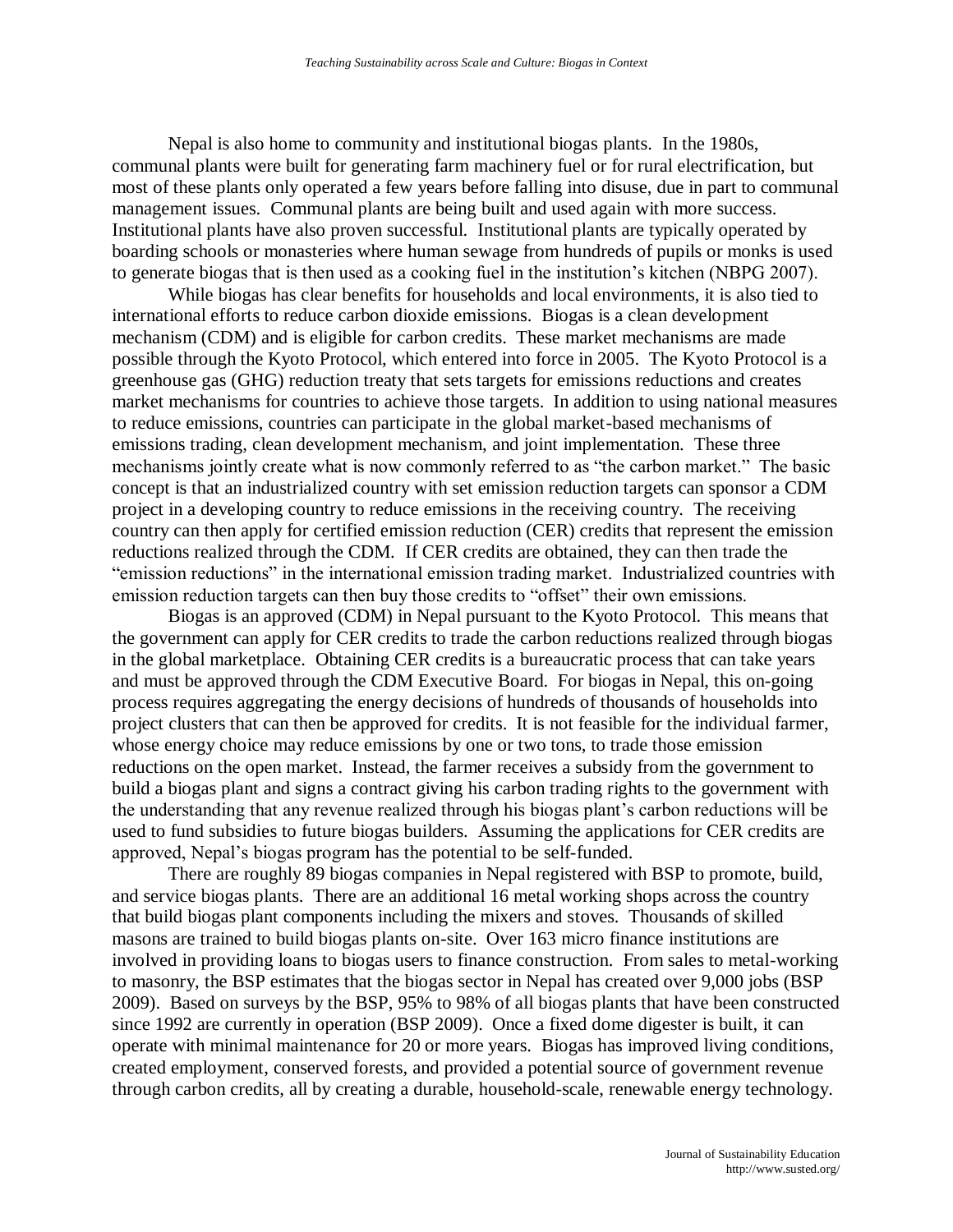### **Biogas in the United States**

While biogas in the United States is not as ubiquitous as it is in areas of the developing world, the underlying concept is the same – creating a productive energy source from waste. Although there are fewer biogas systems than in Nepal, the systems in the United States are built to handle much larger volumes of waste and can be found at livestock facilities, landfills, and wastewater treatment plants. As of December 2011, there were an estimated 176 anaerobic digester systems in operation at commercial livestock facilities in the U.S. (EPA 2011c). Such biogas systems represent important parts of manure management systems for farms that house thousands of animals. The biogas produced is typically used to create electricity for on-farm use or for sale to an electric utility company. The gas is also used for heating and refined for use in fuel applications (EPA 2011a). Mason Dixon Farms in Gettysburg, Pennsylvania is one such example that has been using biogas since 1979 for on-farm electricity and to sell excess electricity to the local electric utility (EPA 2011b). Despite such successes with farmer owned and operated biogas systems, some discovered that selling their manure to a shared biogas producer is more economical than investing in an expensive on-farm system (Vance 2010). However, the infrastructure for a centralized collection and processing system is not commonly available.

Of the 176 livestock biogas projects, 159 use the biogas to create electrical or thermal energy, producing about 490,000 megawatts (MWh) of electricity annually and an additional 51,000 MWh annually from other energy projects including boilers and pipeline injection. Not all biogas systems use the captured methane for energy; some simply use the biogas systems as way to control odor and then flare off the methane to reduce greenhouse gas emissions rather than turning the gas into a usable energy. By burning the methane -- either for energy use or as a direct flare -- methane emissions from these livestock facilities are reduced by about 56,000 metric tons annually, the equivalent of  $1,176,000$  metric tons of  $CO<sub>2</sub>$  (EPA 2011c).

In addition to commercial livestock biogas operations, over 300 landfills in the U.S. capture the methane generated by decomposing trash and use the gas for heating or electricity generation. Sometimes the gas is also flared off rather than captured for productive energy use (Themelis and Ulloa 2007). Of the over 16,000 wastewater treatment plants in the United States, about 3,500 use anaerobic digestion. Wastewater treatment plants using anaerobic digestion commonly use the gas generated to provide heat needed for digestion to occur, either directly or by producing steam in a boiler. Only about 2% of these wastewater treatment plants use the gas for electricity. This electricity is typically created through internal combustion engines that power a generator with the electricity used on site and the excess sold into the grid (FEMP 2004).

Household biogas designs in Nepal are relatively simple -- and cheap -- compared to their American counterparts designed to handle waste from thousands of animals or people. With the scaled up version of the technology comes a much higher price tag. However, similar to Nepal, government assistance is available. The 2002 and 2008 Farm Bills included provisions for funding biogas systems, in part through USDA Rural Development funds used to help offset the steep capital investments needed to install a large capacity biogas digester for livestock operations (EPA 2011c). Grants are also available under the American Recovery and Reinvestment Act of 2009 (referred to as Recovery Act) to offset construction costs. The largest animal based anaerobic digester project in the United States is currently under construction in Idaho with 30% of the construction cost eligible for government funding under the Recovery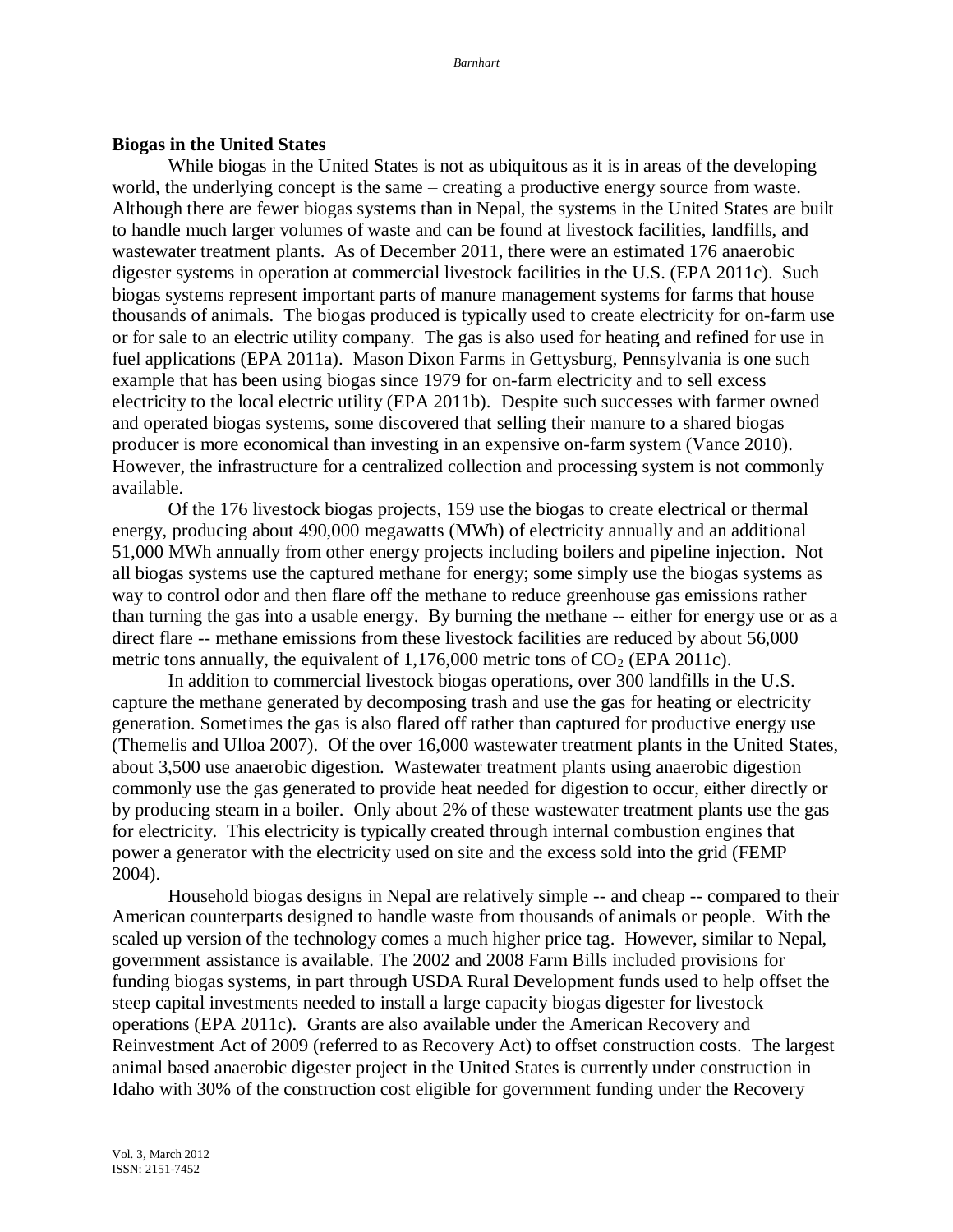Act. Although the projected completion date is summer 2012, a 20-year purchase agreement for the anticipated electricity generation is already in place. It will process waste from 15,000 cows with an electricity generation capacity of 4.5 MWh at a construction cost of \$25 million (Austin 2011). Photographs documenting the construction process can be viewed on AgPower Group's website [http://www.agpowergroup.com/projectphotos.php.](http://www.agpowergroup.com/projectphotos.php)

Biogas from a farm can do more than generate electricity for on-farm use or for sale into an electric grid – it can be part of a closed loop operating system. In 2010, researchers from Hewlett-Packard (HP) released a paper that garnered much media attention in which they demonstrated how a hypothetical dairy farm with 10,000 cows could generate enough power to run a one MW data center (Sharma et al 2010; Vance 2010). Data centers house information technology equipment such as computer servers and other networking, communications, and data storage equipment. As data centers become larger and more complex, they require ever increasing amounts of electricity to operate them. Data centers need electricity to power information technology devices and to drive a cooling system as the electrical equipment generates heat. As a result, new centers are increasingly located close to a source of energy.



HP's objective in undertaking their study was to make their data centers energy neutral in terms of production and consumption of electricity, and the hypothetical data center/dairy farm biogas system could achieve that goal (Firth 2010). The sketch in Figure 5 demonstrates how such a system may be arranged with manure feeding a biogas digester that creates energy to run the data center with the heat from the data center being used to maintain digester temperature.

*Figure 5: Drawing of how a data center could be powered by biogas in a closed loop operating system. Copyright 2010 by Chandrakant Patel. Reproduced with permission.* 

The electricity demands of a data center may overwhelm a traditional electric grid. In current models, the heat generated by the center is transferred to an external cooling tower and then expelled into the air. Anaerobic digestion requires heat to maintain the digestion process. Large digestion systems need to maintain temperatures of 50-60° C (122-140° F) while small systems can operate with 35-40˚ C (95-104˚ F). Given that a biogas plant needs heat to operate and a data center produces heat as a waste, the two technologies can have a symbiotic relationship as illustrated in Figure 5 (Sharma et al 2010). The proposed HP system would use cow manure as the feeder material in an anaerobic digester that would be heated by the data center's waste heat to create biogas that would then be used to generate electricity for both onfarm operations and to power the data center. The waste heat from the power generation would also loop back to the digester to maintain optimal digester temperature (see Figure 6). While HP has not yet built this hypothetical data center powered by biogas, the research into this possibility demonstrates how biogas technology can be adapted to specific cultural, economic, and social contexts to satisfy localized energy needs.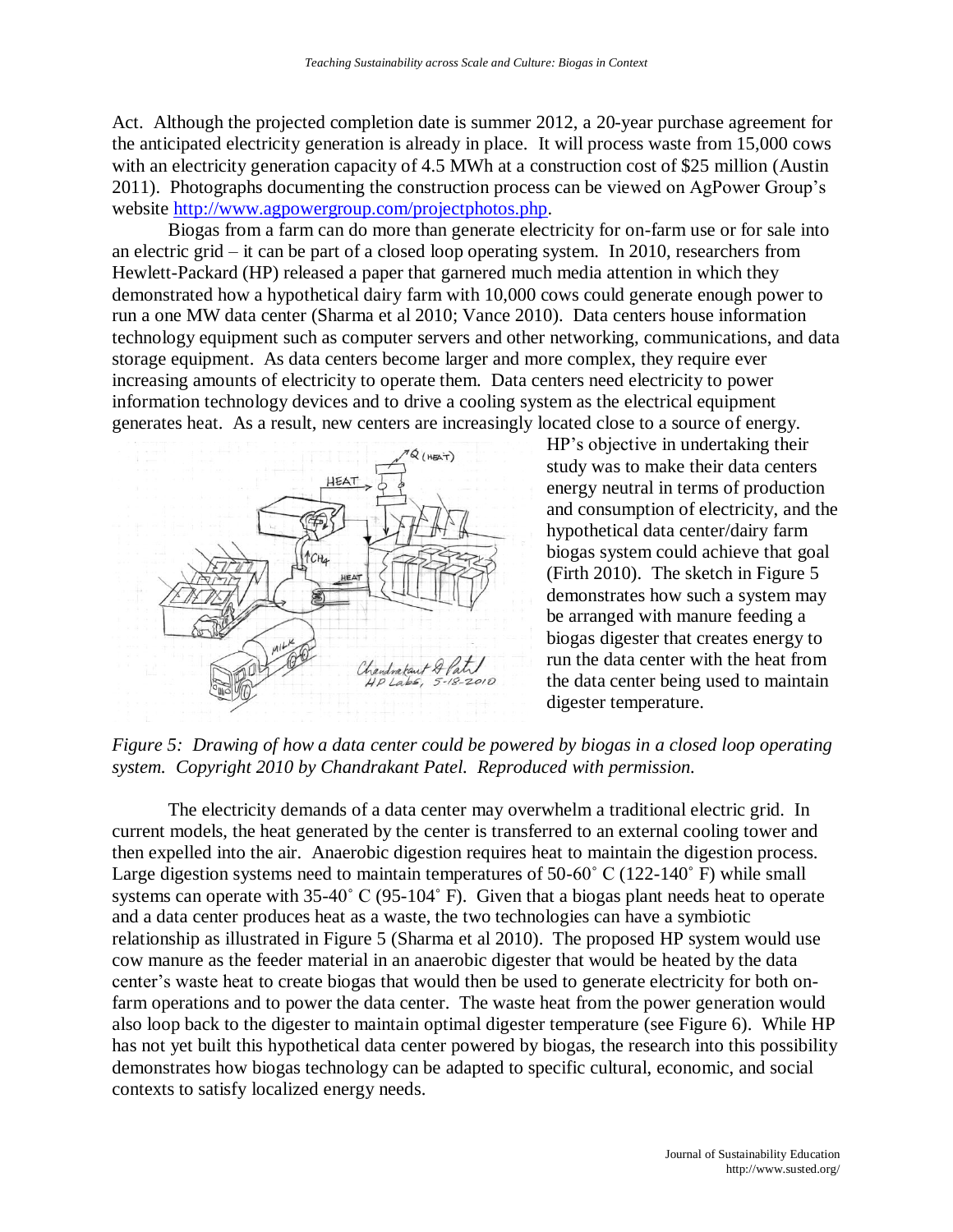

*Figure 6: This flow chart demonstrates the symbiotic energy production-consumption relationship between a dairy farm and a hypothetical data center. Copyright 2010 by HP Labs. Reproduced with permission. Also appeared in Vance (2010) and available at: [http://www.nytimes.com/2010/05/19/technology/19cows.html?\\_r=1&emc=eta1](http://www.nytimes.com/2010/05/19/technology/19cows.html?_r=1&emc=eta1)*

## **Biogas in Sweden**

In Sweden, biogas is produced at over 200 locations throughout the country, ranging from a few small on-farm systems to large-scale centralized systems that provide heating, power, and fuel to entire municipal areas (Lantz et al 2007). This section focuses on the Swedish city of Kristianstad, which is using biogas as part of its plan to make the municipality and surrounding areas fossil fuel free. In contrast to Nepal, where biogas is about rural household energy selfsufficiency, and the United States, where biogas is about large-scale waste management, the case of Kristianstad, Sweden, is an example of biogas as a locally sourced fuel used for regional benefit.

The city of Kristianstad is home to about 30,000 people. Including the surrounding communities, the larger municipality has a total population of approximately 80,000. In 1999, the Kristianstad municipality's executive committee resolved that Kristianstad would become a "Fossil Fuel Free Municipality." Prior to this declaration, steps had been taken to reduce fossil fuel dependence, such as establishing a power and district heating plant fueled by biomass in 1994 and the initial establishment of a biogas production plant in 1997 (Municipality of Kristianstad 2010). Also predating this declaration is Sweden's complex energy taxing system, implemented in 1991, that includes a tax on carbon dioxide emissions from fossil fuels. With fuels from renewable sources exempted from carbon taxation, the tax resulted in expanded use of alternative energy sources such as biomass and biogas (Carbon Tax Center, 2011). The 1999 decision to become a "Fossil Fuel Free Municipality" derived from on-going localized renewable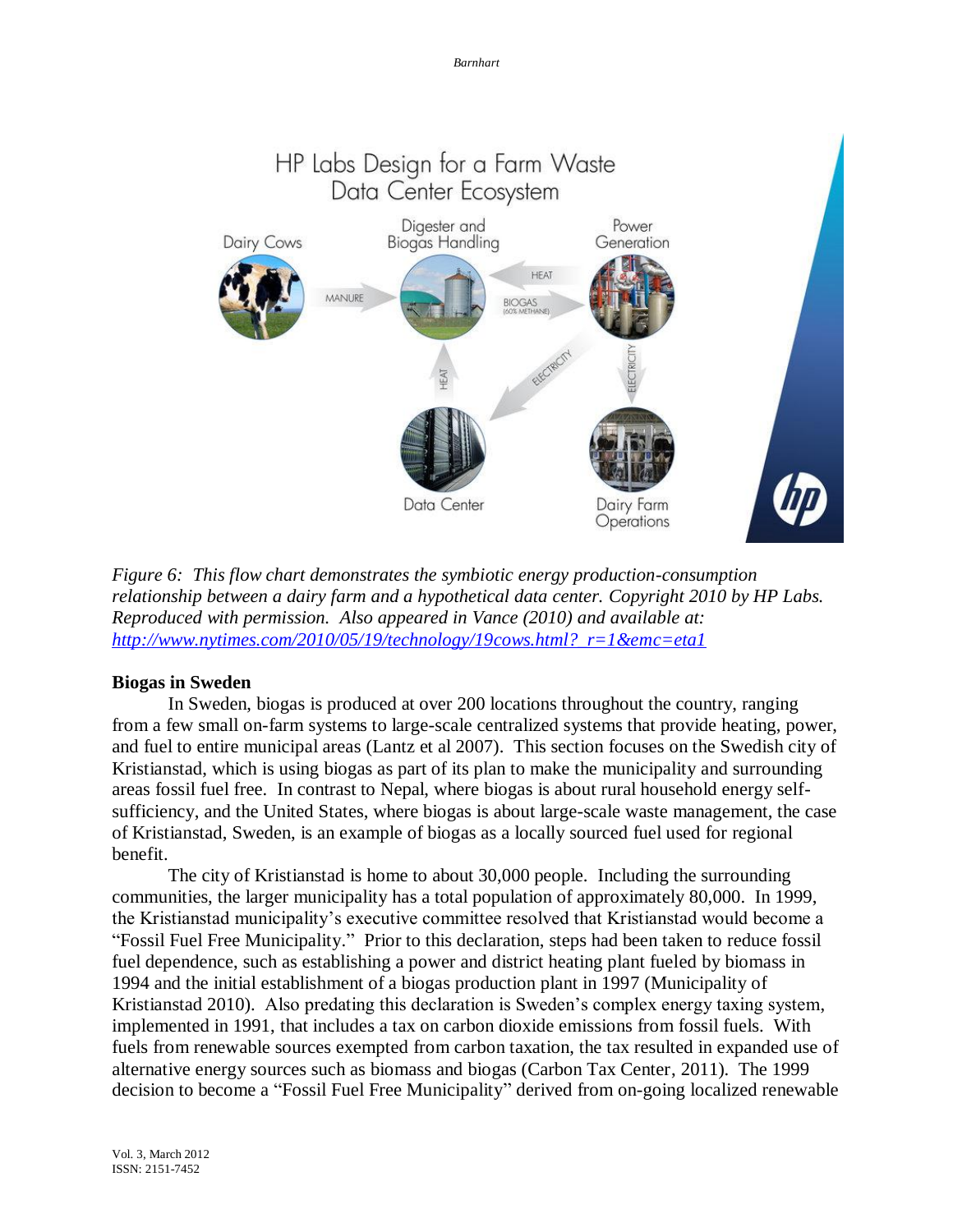energy projects and provided a sustained momentum to continue working towards independence from fossil fuels through energy efficiency, behavioral changes (i.e. more biking and public transport, less individual vehicular driving) and reliance on locally sourced renewable energy sources such as biomass and biogas for heating, electricity, and fuel (Municipality of Kristianstad 2010).

Kristianstad generates biogas from three different facilities: a sewage treatment plant, a landfill, and a biogas production facility fueled by collected food waste and manure. Since 1999, biogas from the sewage treatment plant has been used for district heating, where heat is generated in a centralized location and then piped to individual buildings, and refined into vehicle fuel. Biogas from the landfill is used in combined district heating and electricity generation. The third biogas production facility operates as a treatment facility for manure, household organic waste, and food industry waste. Inputs may include, for example, pig intestines from a slaughterhouse, stale food tossed out by restaurants, and potato peels and table scraps from residences that are sorted at the home and collected like other recyclables. The municipality's website boasts that "every day, everyone in Sweden eats or drinks something from the Municipality of Kristianstad." Food production results in food production waste. With the largest concentration of food production in Sweden, appropriating that waste for biogas production contributes to local energy self-sufficiency. Half of the biogas produced at this combined organic waste treatment facility is used for district heating and the remaining half is refined into vehicle fuel. (Municipality of Kristianstad 2010). The solid waste remaining after anaerobic digestion is then used as fertilizer, creating a closed loop system for food, energy, and fertilizer (Municipality of Kristianstad 2009; for a short description and photograph of the plant, see [http://swentec.se/en/Start/find\\_cleantech/Plantscontainer/Karpalund-biogas-plant-in-](http://swentec.se/en/Start/find_cleantech/Plantscontainer/Karpalund-biogas-plant-in-Kristianstad/)[Kristianstad/\)](http://swentec.se/en/Start/find_cleantech/Plantscontainer/Karpalund-biogas-plant-in-Kristianstad/). From 2009 estimates, 65% of the biogas created from these three facilities was used for district heating or combined heating and power with the remaining 35% refined for vehicle fuel (Municipality of Kristianstad 2009).

Eleven years after the executive council's commitment to becoming fossil fuel free, the city and surrounding areas use virtually no fossil fuels (oil, natural gas, or coal) for heating, using instead a combination of biomass and biogas. Now that heating no longer relies on fossil fuels, the city is turning its attention to reducing fossil fuel use in transportation, which accounts for 60% of the area's fossil fuel usage (Rosenthal 2010). At least 30 public buses in Kristianstad run on locally generated and refined biogas, and approximately 250 other vehicles -- both municipal and private -- do as well. Now that municipal cars run on biogas, the municipality is working to encourage private drivers to purchase biogas-fueled vehicles by providing grants to help offset the additional cost of buying such a vehicle. Biogas fuel costs about 20% less than gasoline, but the biogas-fueling network in the Municipality of Kristianstad is not ubiquitous, making consumers reluctant to spend the \$4,000 premium for a biogas or dual-fuel car. Running a municipal fleet and private vehicles on biogas requires an infrastructure to distribute vehicular biogas fuel. The limited number of refueling stations in the Kristianstad Municipality is a drawback that is being addressed. (Rosenthal 2010). With the lower cost of biogas fuel and government grants to offset the cost of new vehicles, the demand for biogas vehicle fuel continues to expand (Municipality of Kristianstad 2010).

Creating a regional system to generate and distribute biogas-based energy requires substantial start-up costs. Just as biogas systems in Nepal and the United States receive government grants or subsidies for construction, in Kristianstad, these costs have been largely covered by the city and grants from the Swedish government. However, the shift away from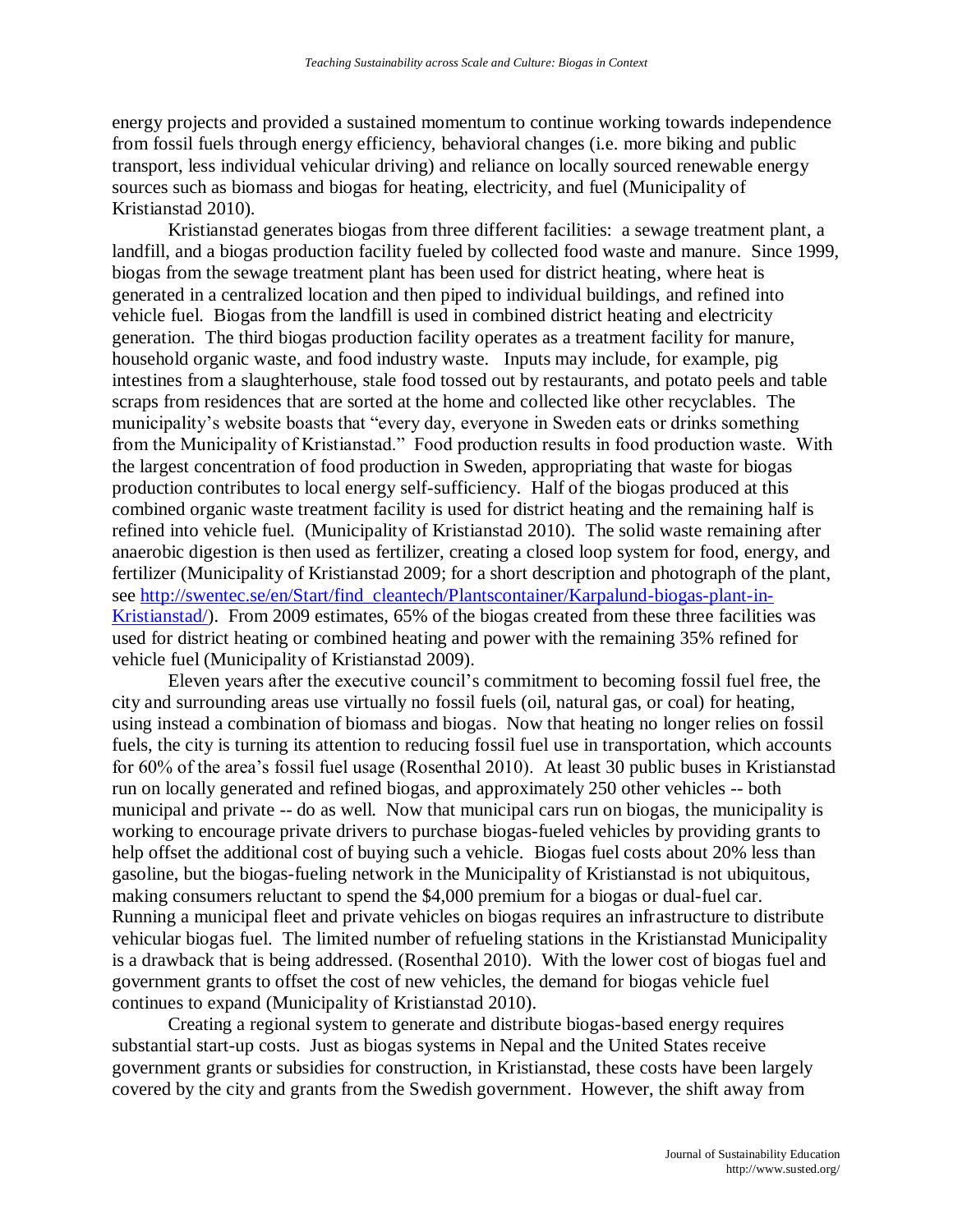fossil fuels and towards a diverse renewable energy portfolio has also resulted in annual fuel cost savings. The cost of heating municipal buildings has fallen from \$7 million to \$3.2 million annually. With the municipal fleet running on locally generated biogas, the city no longer needs to buy fossil fuels in a volatile market, resulting in a net reduction of vehicle fuel costs. In addition to saving money, the process of making and using biogas also generates revenue, which helps to offset the costs. The obvious source of revenue is the sale of heat, power, and fuel created by the biogas facilities. Less obvious are the fees paid by farms and factories to have their waste hauled away to the biogas production facility (Rosenthal 2010).

The case of Kristianstad, Sweden, demonstrates how biogas technology has been adapted to specific localized needs (district heating and provision of vehicle fuel) by scaling up the technology to a regional scale. This development was made possible by commitment and support provided by local and central government bodies and driven by growing global climate change concerns. This switch to biogas is credited with reducing Kristianstad's carbon dioxide emissions by 25% over 10 years and decreasing fossil fuel usage by half (Rosenthal 2010).

#### **Summary and Commentary: Biogas in Context**

Biogas in Nepal focuses on rural household energy self-sufficiency. Biogas in the United States focuses on industrial-scale waste management application, with the generated energy being used directly by the facility or transferred into a regional grid. In Sweden, biogas is part of a new energy strategy to make a municipality and its surrounding region fossil fuel free and energy independent. These three examples demonstrate how one renewable energy technology can be modified and adapted across scale and cultural/social contexts, from developing to developed countries, and from rural to more urban-type areas.

Biogas in Nepal has been dependent upon funding from developed countries to help establish the biogas sector and supplement the subsidy program. With biogas now a registered CDM, if the petition for CER credits is approved, the government will be able to generate revenue from the sale of carbon credits to global North companies and use those funds to sustain the renewable energy program. Use of the carbon market in this way does raise questions of neo-colonial practices as a result of which the global North may not need to change energy behaviors; rather developed countries would pay those living in the global South to change theirs (Bachram 2004). However, biogas is being adapted and used in diverse, if limited, global North applications as outlined in the examples of the United States and Sweden above. While this does not negate arguments of imperfect power relationships in the global energy marketplace, nor does it herald a substantial shift in energy behaviors in the United States, it does demonstrate that energy behaviors in developed countries are malleable. The same technology used to promote sustainable development by non-governmental organizations, international non-governmental organizations, and governments in the developing world is also applicable to solving energy problems in developed countries. Furthermore, biogas usage at any scale in any locale -- from the family to a community -- creates a localized resiliency to the volatility of global fossil fuel markets while buffering biogas users from the vulnerability created by reliance on depleting fossil fuel reserves.

In the rural areas of developing countries, including Nepal, India, China, Vietnam, and Indonesia, biogas is about equipping rural households with the ability to create their own renewable energy (largely for cooking fuel) that will enhance environmental protection, family health, and quality of life while providing a localized energy resiliency. In the United States, biogas is often a by-product of industrial-scale waste management that is sometimes put to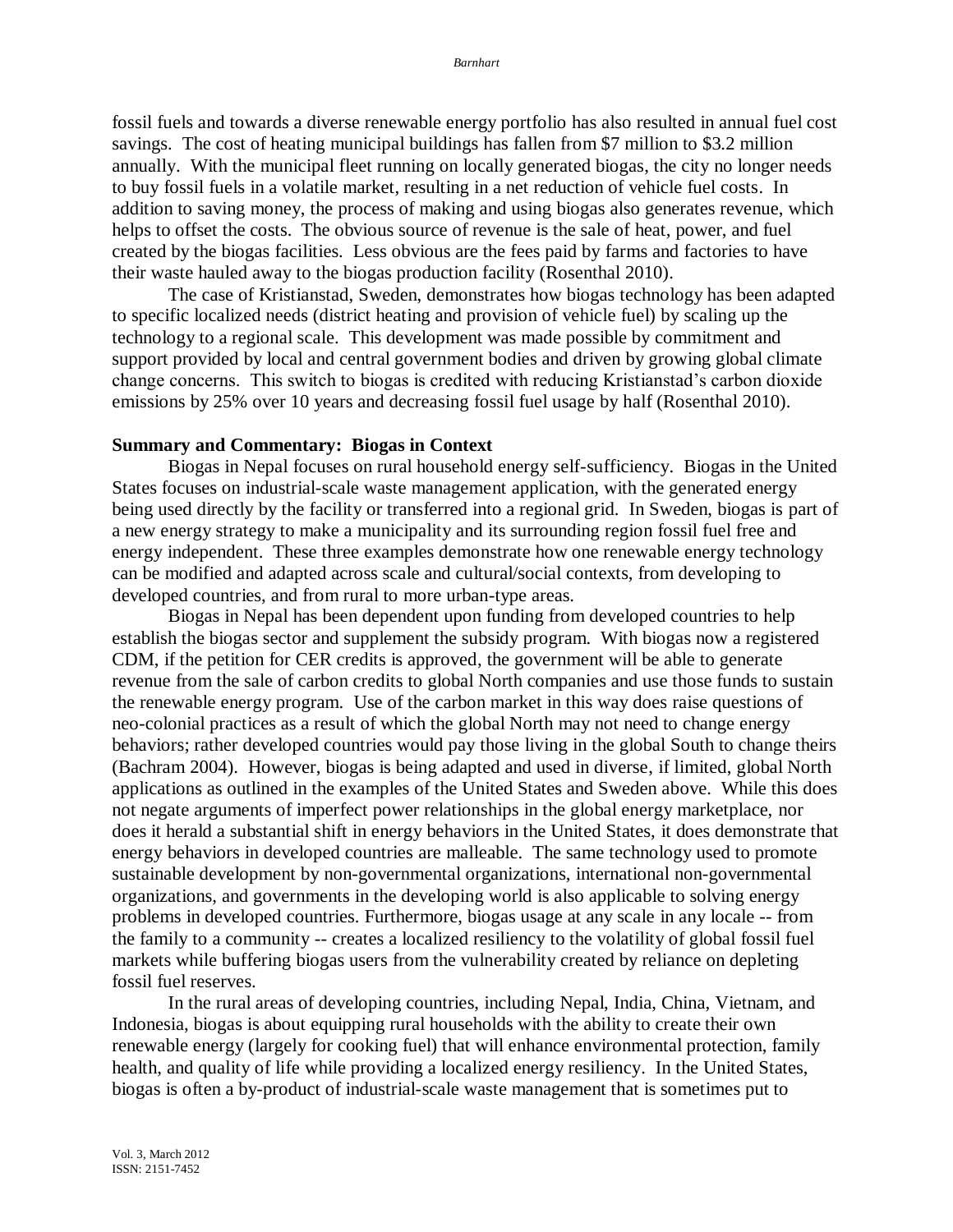productive energy use, and sometimes simply flared to reduce methane emissions. Biogas digesters at livestock facilities in rural areas are more about managing waste and odor associated with thousands of animals in a concentrated area. The energy generated from such facilities is used both on-location and sold into electric grids for use by a wider constituency who may not even realize that their electricity is provided by a range of sources including biogas. Biogas is even being explored as a potential energy source for localized operations that require substantial amounts of energy to operate, such as the example of data centers explored above. In Sweden, biogas is being used to help meet the energy needs for an entire metropolitan area, thus crossing the boundary from serving as an isolated rural energy system to being an integral part of a metropolitan regional energy network. The scale of biogas systems and service areas ranges from a household in Nepal to a city in Sweden, but energy capture and use is based upon the same basic precept – renewable energy can be locally generated through everyday waste.

## **Classroom Application: Sustainability in Context**

While teaching an introductory college course on geographic perspectives on sustainability and human-environment systems, I did a series of lectures and readings on energy. During one lecture where I explained biogas in Nepal, my students got into a discussion about whether or not biogas technology could be adapted for use in the United States. The predominant stance among the students was that, no, given the established infrastructure, such a thing was not possible. Their discussion was based on imperfect information – before their spontaneous inquisitive outburst, I had not provided them with any case studies in the global North. However, biogas *is* being used in the global North as the examples of the United States and Sweden show. Not only that, but the case of Kristianstad demonstrates biogas' role in helping a region shift to renewable energy reliance. I brought the example of Kristianstad to the classroom, and it began to shift the students' notions of biogas as a curious oddity relevant only to rural, global South projects to understanding its potential across scale and culture. It was this classroom discussion that taught me the importance of bringing diverse examples of biogas application into the classroom; otherwise, biogas was seen as something that "people over there" could do, but that could not possibly be adapted to "our" advanced energy infrastructure in the U.S.

Biogas provides the educator with an example that can be taught in class about issues of scale and cultural context in sustainability. With this kind of example serving as a guide for students, a number of assignments and exercises can be designed to explore scale and cultural context in sustainability. For example, students can select another sustainability technology or method and research how it is currently used and adapted in different cultural contexts or scales. Alternatively, students can be asked to prepare a proposal for how a specific sustainability practice could be adapted to different scales and cultural contexts. Such an exercise requires students to have a solid understanding of their chosen technology or practice as applied within a specific context of community needs and culture. In either exercise, the technology or practice studied could be any approach that seeks to engender sustainability, including another alternative energy form, alternative farming practices, or alternative economic opportunities (fair trade, buy local, etc.).

For a course that is more applied in focus and centered on issues of energy, students could conduct group projects where each group researches the social, environmental, and economic viability of an alternative energy system for a specific place and context, perhaps the surrounding college community. There could be groups for wind energy, solar energy, biomass,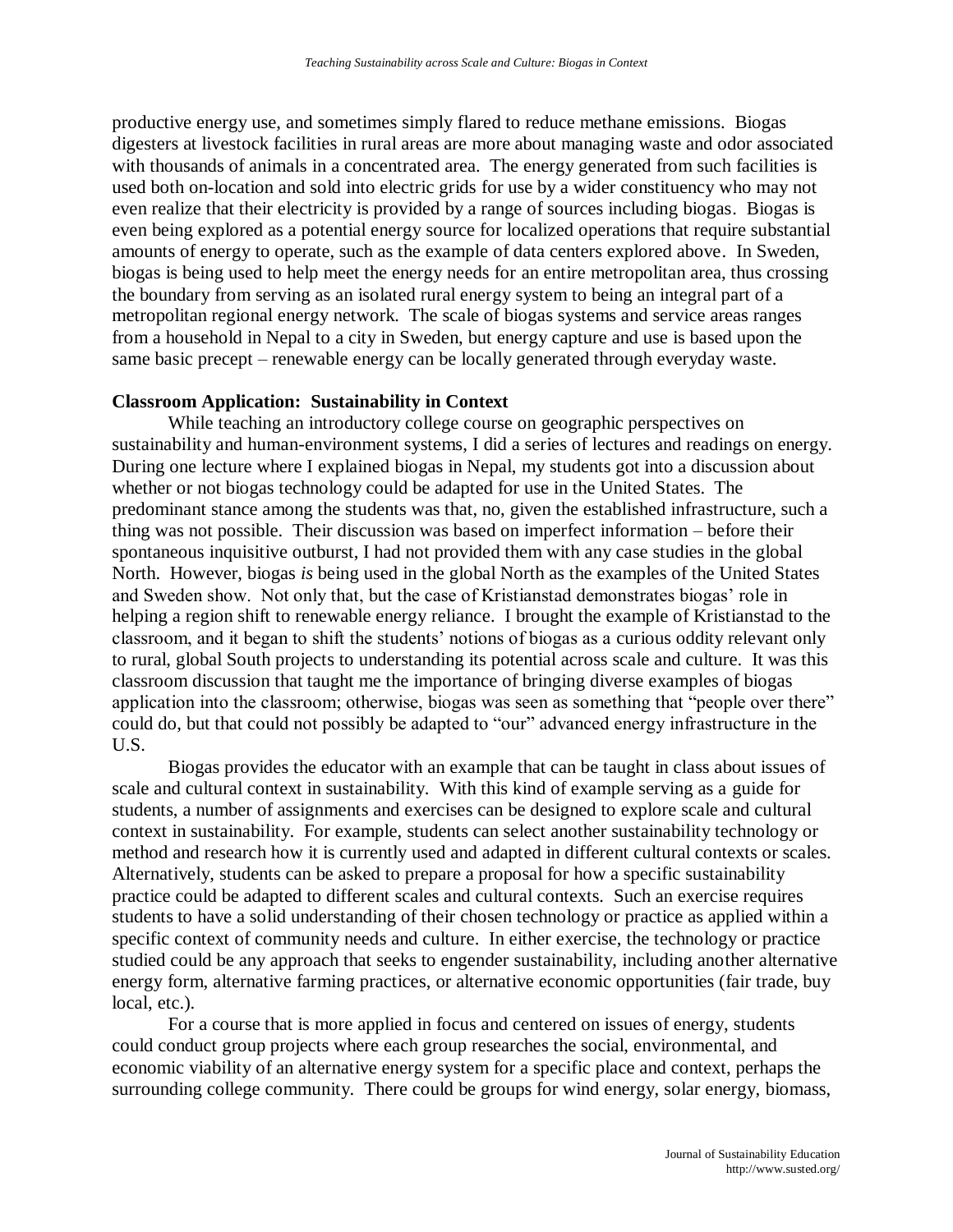biogas, and micro-hydropower. Such an exercise requires research into the energy needs, existing infrastructure, local economy, local industries, and environment of the place in question. For example, are there existing sewage treatment plants or landfills that produce methane? Are there old water-powered mills that could be retrofitted? Is there a local farming or food processing industry that produces waste that can be used for biogas generation? Is wind energy viable, and if so where would be the best place to build a windmill? The groups can present a portfolio outlining their feasibility study based upon their knowledge of the technology and their understandings of the scale and context in which it could be implemented.

By engaging in such comparative projects rooted in place, students can learn that there is more than one way to achieve sustainable living. What works in one place may not work in another. Any solution that is proposed as a pathway to sustainability needs to be rooted in the social, environmental, and economic realities of place. Teaching sustainability across scale and culture is one way to critically engage students in a dialogue that is key to changing thinking and sustainable life choices.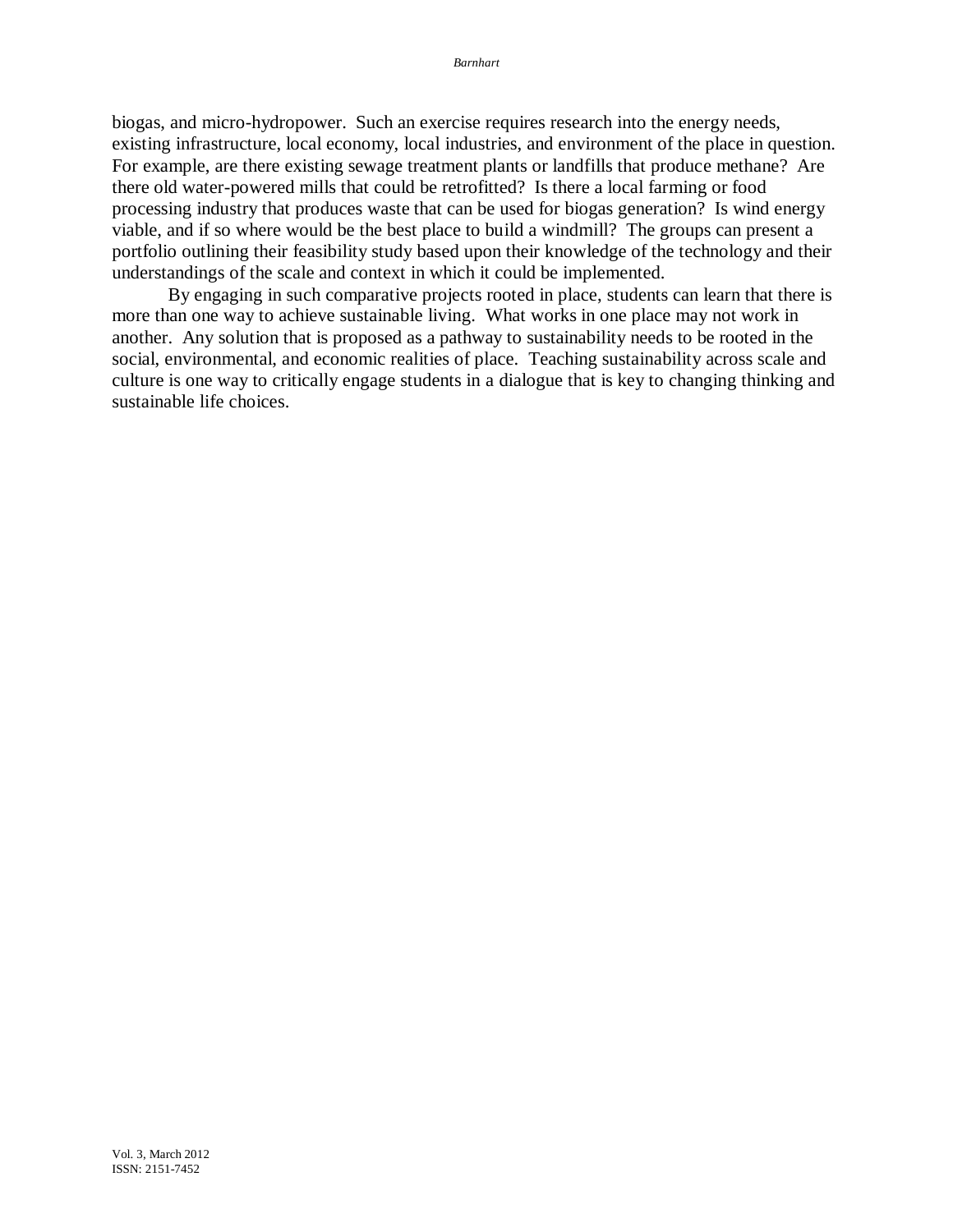## **References**

- Austin, A. 2011. "Camco to Launch Largest Dairy Biogas Project in North America," in *Biomass Magazine*. May 19. [http://biomassmagazine.com/articles/5529/camco-to](http://biomassmagazine.com/articles/5529/camco-to-launch-largest-dairy-biogas-project-in-north-america)[launch-largest-dairy-biogas-project-in-north-america](http://biomassmagazine.com/articles/5529/camco-to-launch-largest-dairy-biogas-project-in-north-america) Accessed February 2012.
- Bachram, H. 2004. "Climate Fraud and Carbon Colonialism: The New Trade in Greenhouse Gases," in *Capitalism, Nature, Socialism.* 15(4): 1-16.

Biogas Sector Partnership-Nepal (BSP). 2009. *BSP Year Book 2009*. Kathmandu: BSP.

- Carbon Tax Center. 2011. *Where Carbon is Taxed*. [http://www.carbontax.org/progress/where](http://www.carbontax.org/progress/where-carbon-is-taxed/)[carbon-is-taxed/](http://www.carbontax.org/progress/where-carbon-is-taxed/) Accessed December 2011.
- Environmental Protection Agency (EPA). 2011a. *Gas Use Devices.* <http://www.epa.gov/agstar/anaerobic/ad101/gas-use.html>Accessed December 2011.
	- ———. 2011b. *Mason Dixon Farms*. <http://www.epa.gov/agstar/projects/profiles/masondixonfarms.html>Accessed December 2011

———. 2011c. *Operating Anaerobic Digester Projects.* <http://www.epa.gov/agstar/projects/index.html>Accessed December 2011

- Federal Energy Management Program (FEMP). 2004. *Wastewater Treatment Gas to Energy for Federal Facilities.* www1.eere.energy.gov/femp/pdfs/bamf\_wastewater.pdf Accessed February 2012.
- Firth, S. 2010. *The Cow-Powered Data Center.* [http://www.hpl.hp.com/news/2010/apr](http://www.hpl.hp.com/news/2010/apr-jun/wastefordatacenter.html)[jun/wastefordatacenter.html](http://www.hpl.hp.com/news/2010/apr-jun/wastefordatacenter.html) Accessed December 2011.
- Karki, A. B., J. N. Shrestha, S. Bajgain, and I. Sharma. 2009. *Biogas as Renewable Source of Energy in Nepal: Theory and Development*. Kathmandu: BSP-Nepal.
- Lantz, M., M. Svensson, L. Björnsson, Pål Börjesson. 2007. "The Prospects for an Expansion of Biogas Systems in Sweden – Incentives, Barriers and Potentials," in *Energy Policy* 35: 1830-1843.

Municipality of Kristianstad. Website: <http://www.kristianstad.se/sv/Kristianstads-kommun/Sprak/English/>Accessed December 2011.

———. 2009. *Biogas Kristianstad*. August 26. [http://www.kristianstad.se/upload/Sprak/dokument/2%20Biogas%20Kristianstad%20bro](http://www.kristianstad.se/upload/Sprak/dokument/2%20Biogas%20Kristianstad%20brochure%202009.pdf) [chure%202009.pdf](http://www.kristianstad.se/upload/Sprak/dokument/2%20Biogas%20Kristianstad%20brochure%202009.pdf) Accessed December 2011.